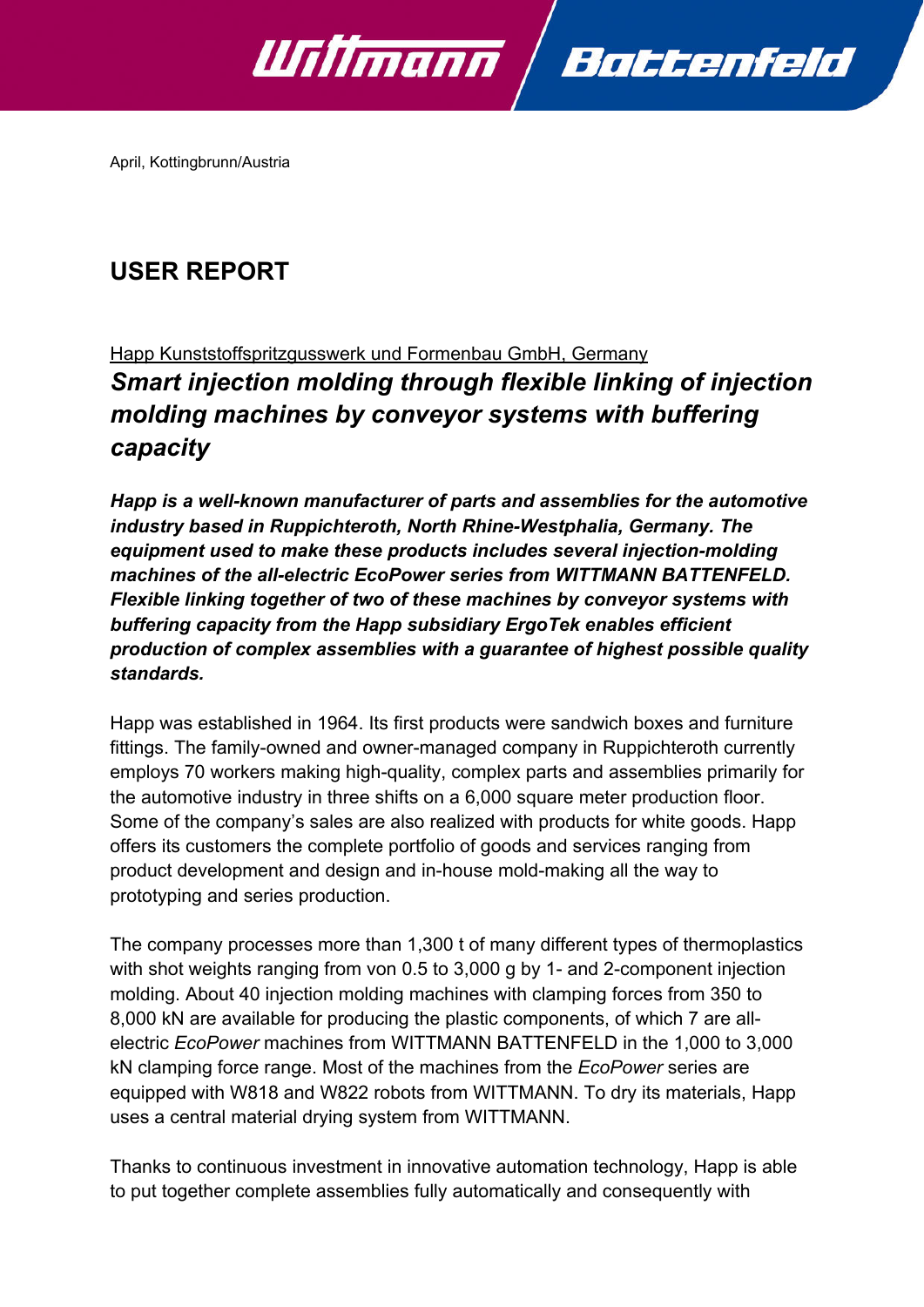ultimate precision and efficiency. To develop and manufacture these automation solutions, Happ established the company ErgoTek at its domicile in Ruppichteroth in 2015. The foundation of ErgoTek originated from a product developed by Happ in 2014 for the fitness and physiotherapy sector by the name of Ergo-Wall. This is a climbing wall which can be set at different tilt angles using automation and conveyor technology. At the University of Potsdam, the Ergo-Wall is now being used to train physiotherapists.

Battenfeld

<u> Willmann</u>

Happ then decided to have ErgoTek utilize the knowledge gained with this product not only for assembly work on its own production floor, but for other industries as well. Since 2018, the modules at the heart of the modular conveyors have now been used in industrial environments. In 2019, the modular conveyors, primarily used for clocked systems, were supplemented by the FlexiTek system. Here, the FlexiTek systems with buffering capacity are suitable for a great variety of applications and optimally adapted to the requirements in injection-molding production. For 2020, an extension of the portfolio is planned, to include a heavy-load conveyor system for lattice boxes.

With the expertise of Happ in the area of plastics injection molding production and its many years of experience in conveying and automation technology, various modules are being developed which ErgoTek can use flexibly and in a modular way in the conveyor technology systems. Here, special attention is paid to the products' costefficiency.

A project recently completed by ErgoTek in the company's own production is the flexible linking of two *EcoPower* machines by conveying systems with buffer capacity. With this system, the outer and inner tubes of oil filter drain screws for the automotive industry are fully automatically assembled, inspected, laser-printed and deposited.

In this system, two *EcoPower* 110/350 machines are integrated, both with 1,100 kN clamping force and each equipped with a W818 robot from WITTMANN. On these machines, the inner and outer tubes of the oil filter drain screw are injection-molded, each with a 2-cavity mold, then removed by the WITTMANN robots and presented to a camera to check the parts' dimensional accuracy. Another camera examines the parts for burr formation. Next, the tubes are transported further by FlexiTek conveyors from ErgoTek and buffered for cooling. Then, a Scara robot fits the outer tube onto the inner tube. With the help of an articulated robot and a further camera check, the depth gauge and angular position are measured, and subsequently the parts are transferred to a labeling band for laser printing. From there, the finished components are transferred to the Flexi buffer from ErgoTek.

Using this clocked system has finally made cost-efficient manufacturing of this product possible. But the production cell offers a number of other advantages as well: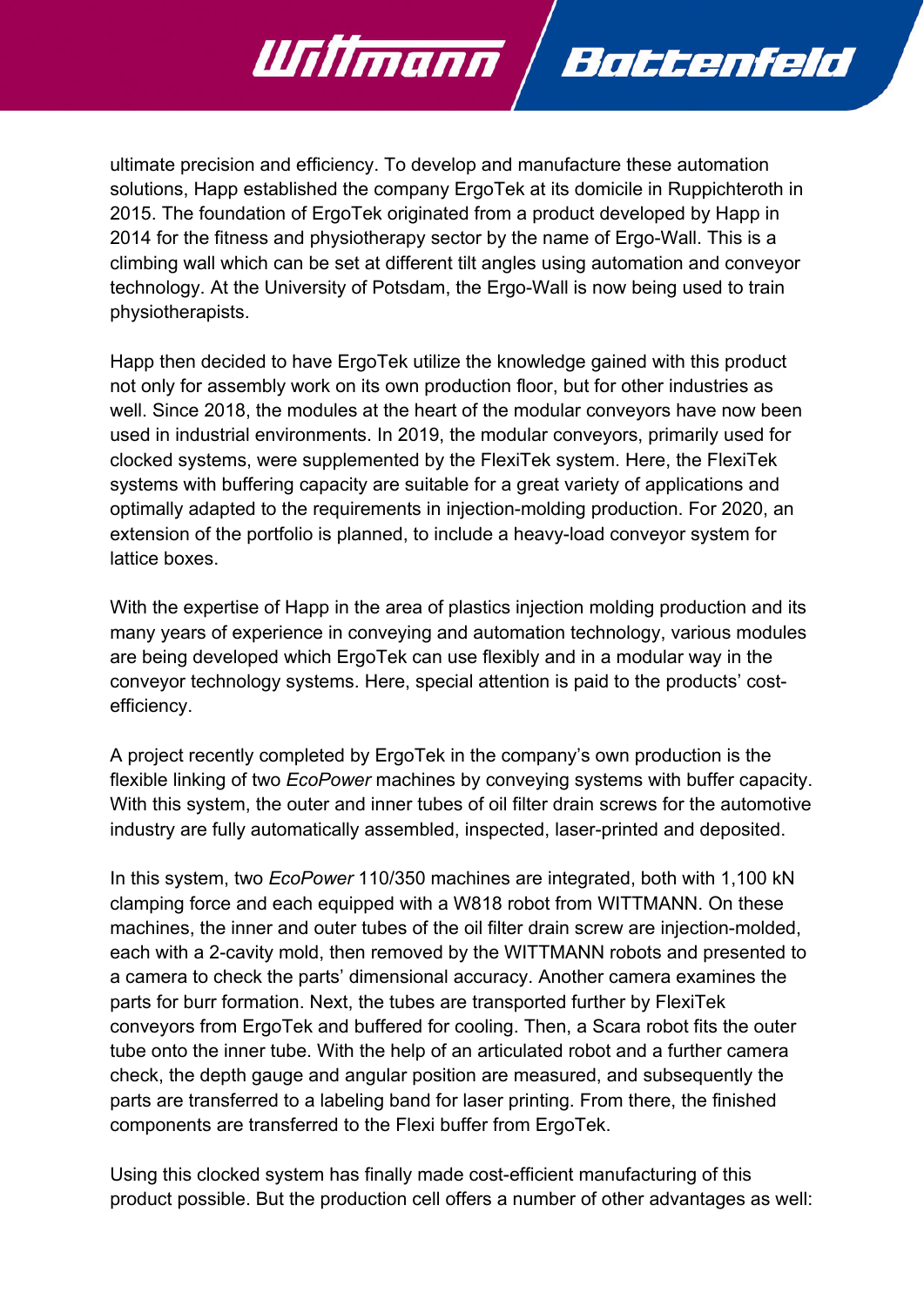Thanks to interlinking the two parts of the system via the FlexiTek conveyor belts, storage of the individual parts can be dispensed with, and the allocation of cavities and consequently traceability remain ensured.

Battenfeld

• SPC parts can be requested and removed via the chutes.

Willmann

- If an interruption occurs on one system component, the other components can continue their production for up to a maximum of one hour.
- The box buffer with the finished parts only needs to be emptied about every 2.5 hours.
- The linkage of the FlexiTek convevor belts requires only a minimal control effort and permits separation of the individual safety areas from each other.

Happ has been relying on technology from WITTMANN BATTENFELD for over 15 years. What is specially appreciated at Happ and ErgoTek is the robustness and simple operation as well as the easy extensibility of WITTMANN BATTENFELD equipment, in addition to the excellent service. Dirk Wevelsiep, Sales Manager at ErgoTek, comments: "Thanks to their easy extensibility, the injection molding machines from WITTMANN BATTENFELD are ideally suited for intelligent linkage. And when it comes to aftersales service, WITTMANN BATTENFELD is also in a strong position."



**Fig. 1:** from the left: Thomas Bertram, WITTMANN BATTENFELD salesman, and Dirk Wevelsiep, Sales Manager at ErgoTek, in front of the interlinked injection molding system (Photo: WITTMANN BATTENFELD)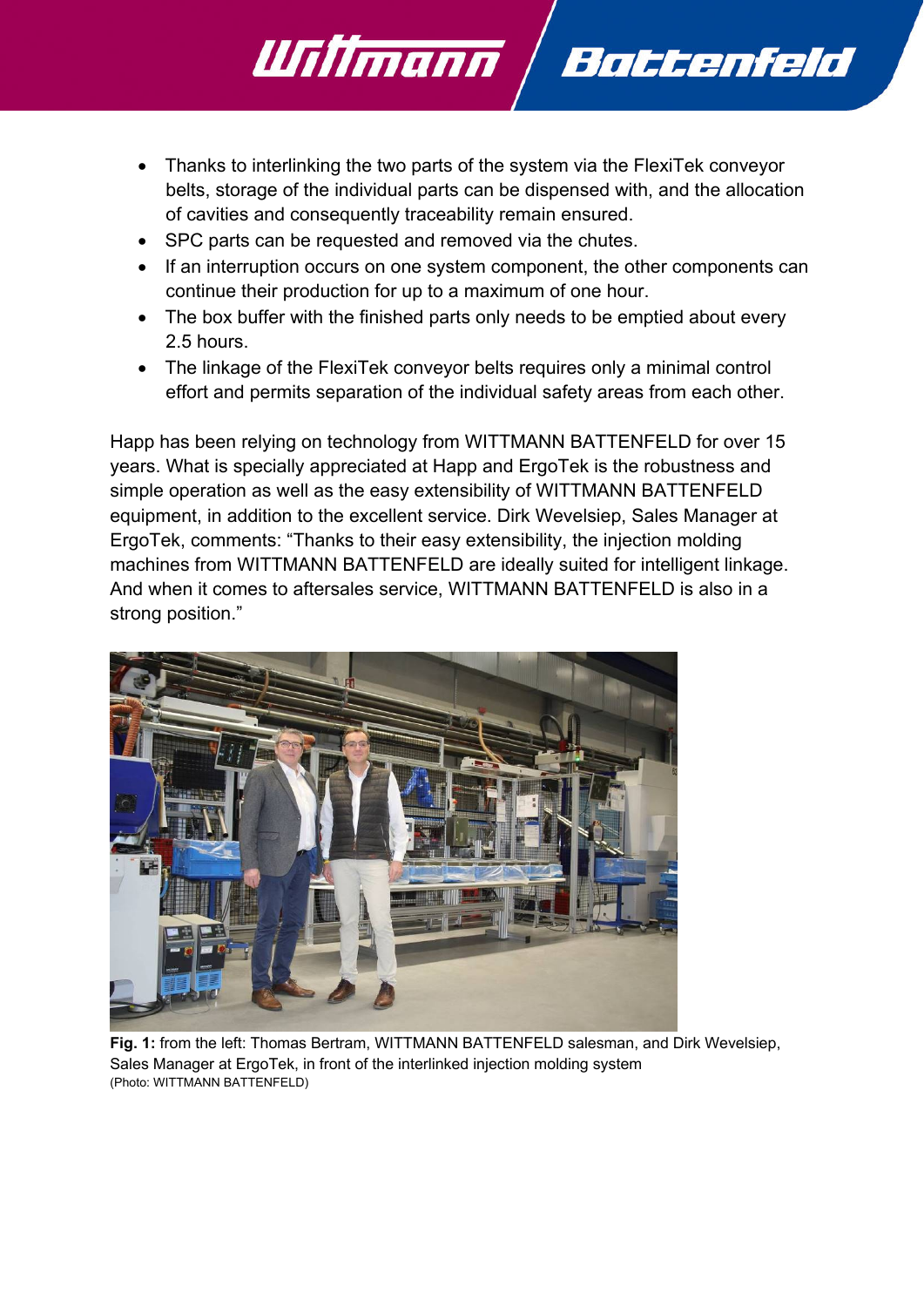



**Fig. 2:** General view of the *EcoPower* 110/350 injection molding machines from WITTMANN BATTENFELD linked together by conveyor systems with buffer capacity (Photo: WITTMANN BATTENFELD)



**Fig. 3:** from the left: inside and outside tube of an oil filter drain screw and the finished product (Photo: WITTMANN BATTENFELD)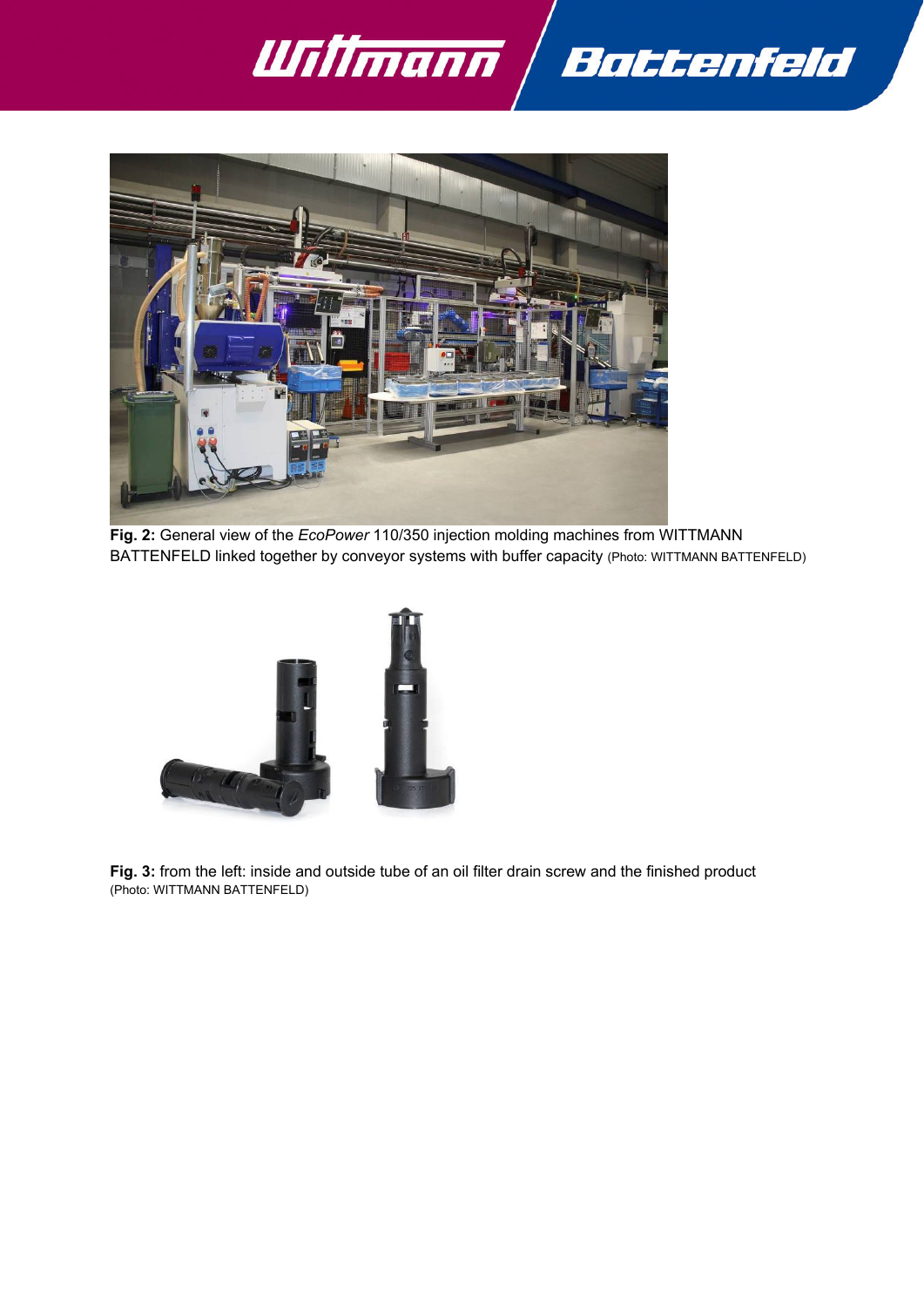



**Fig. 4:** Dirk Wevelsiep shows Thomas Bertram the newly developed product, a baseplate with selfsealing undercut (Photo: WITTMANN BATTENFELD)



**Fig. 5:** Flexi conveyor (testing appliance) from ErgoTek consisting of plastic parts made by Happ (Photo: WITTMANN BATTENFELD)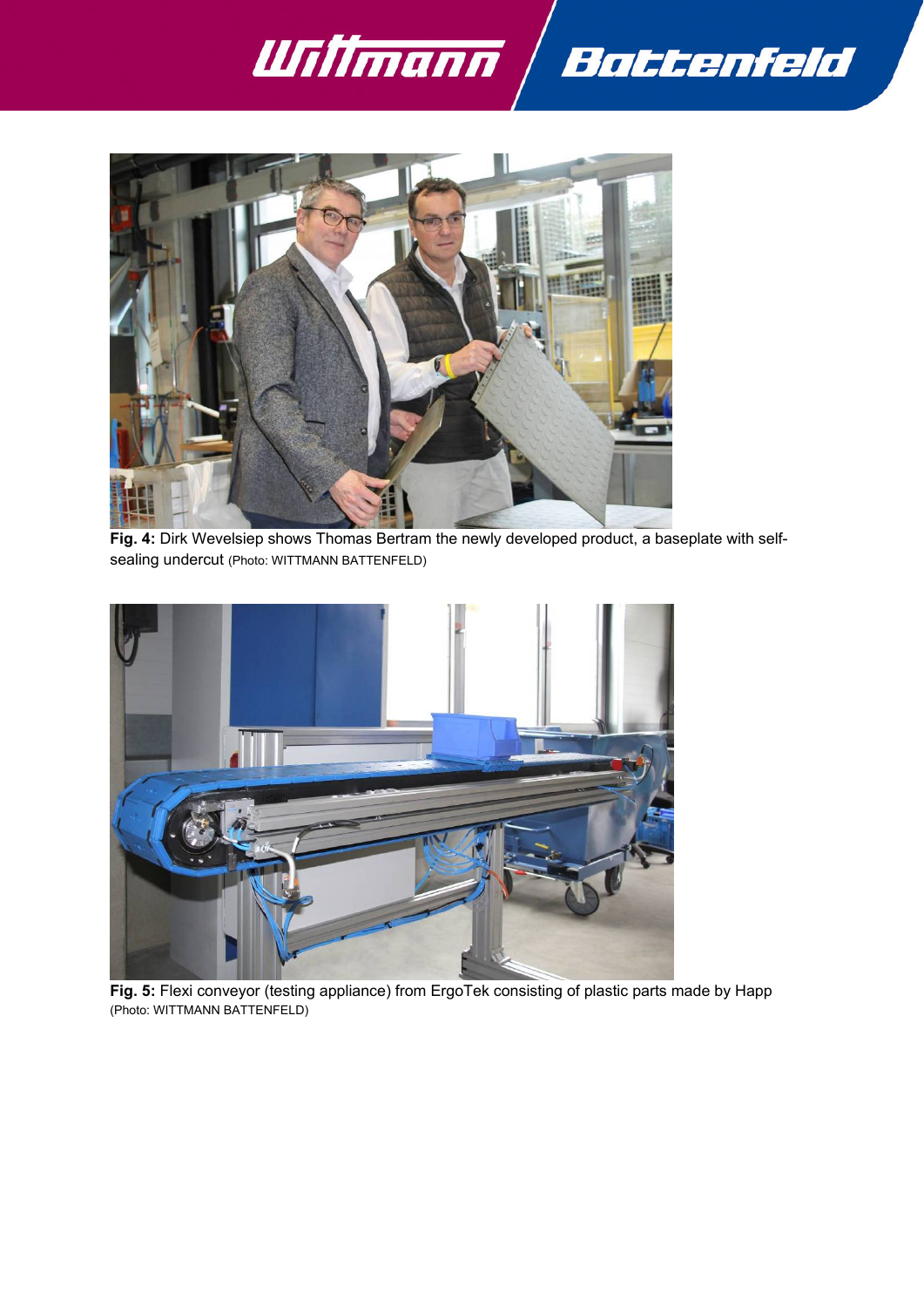



**Fig. 6:** Ergo-Wall – the first product from ErgoTek for recreation and physiotherapy (Photo: WITTMANN BATTENFELD)

## **Obituary**

We are deeply saddened to inform you that Thomas Bertram, WITTMANN BATTENFELD Sales, passed away suddenly and unexpectedly on 15 March. Thomas Bertram represented our company with great dedication, always ready to serve his customers. We assume that it would also be in Mr. Bertram's best interest to have this report published unchanged.

 $\mathcal{L}_\mathcal{L} = \mathcal{L}_\mathcal{L} = \mathcal{L}_\mathcal{L} = \mathcal{L}_\mathcal{L} = \mathcal{L}_\mathcal{L} = \mathcal{L}_\mathcal{L} = \mathcal{L}_\mathcal{L} = \mathcal{L}_\mathcal{L} = \mathcal{L}_\mathcal{L} = \mathcal{L}_\mathcal{L} = \mathcal{L}_\mathcal{L} = \mathcal{L}_\mathcal{L} = \mathcal{L}_\mathcal{L} = \mathcal{L}_\mathcal{L} = \mathcal{L}_\mathcal{L} = \mathcal{L}_\mathcal{L} = \mathcal{L}_\mathcal{L}$ 

 $\mathcal{L}_\mathcal{L} = \{ \mathcal{L}_\mathcal{L} = \{ \mathcal{L}_\mathcal{L} = \{ \mathcal{L}_\mathcal{L} = \{ \mathcal{L}_\mathcal{L} = \{ \mathcal{L}_\mathcal{L} = \{ \mathcal{L}_\mathcal{L} = \{ \mathcal{L}_\mathcal{L} = \{ \mathcal{L}_\mathcal{L} = \{ \mathcal{L}_\mathcal{L} = \{ \mathcal{L}_\mathcal{L} = \{ \mathcal{L}_\mathcal{L} = \{ \mathcal{L}_\mathcal{L} = \{ \mathcal{L}_\mathcal{L} = \{ \mathcal{L}_\mathcal{$ 

## **The WITTMANN Group**

The WITTMANN Group is a worldwide leader in the production of injection molding machines, robots and auxiliaries for the plastics processing industry, headquartered in Vienna/Austria and consisting of two main divisions: WITTMANN BATTENFELD and WITTMANN. They jointly operate the companies of the group with eight production plants in five countries, and its additional sales and service companies are active with 34 facilities on all important plastics markets around the world.